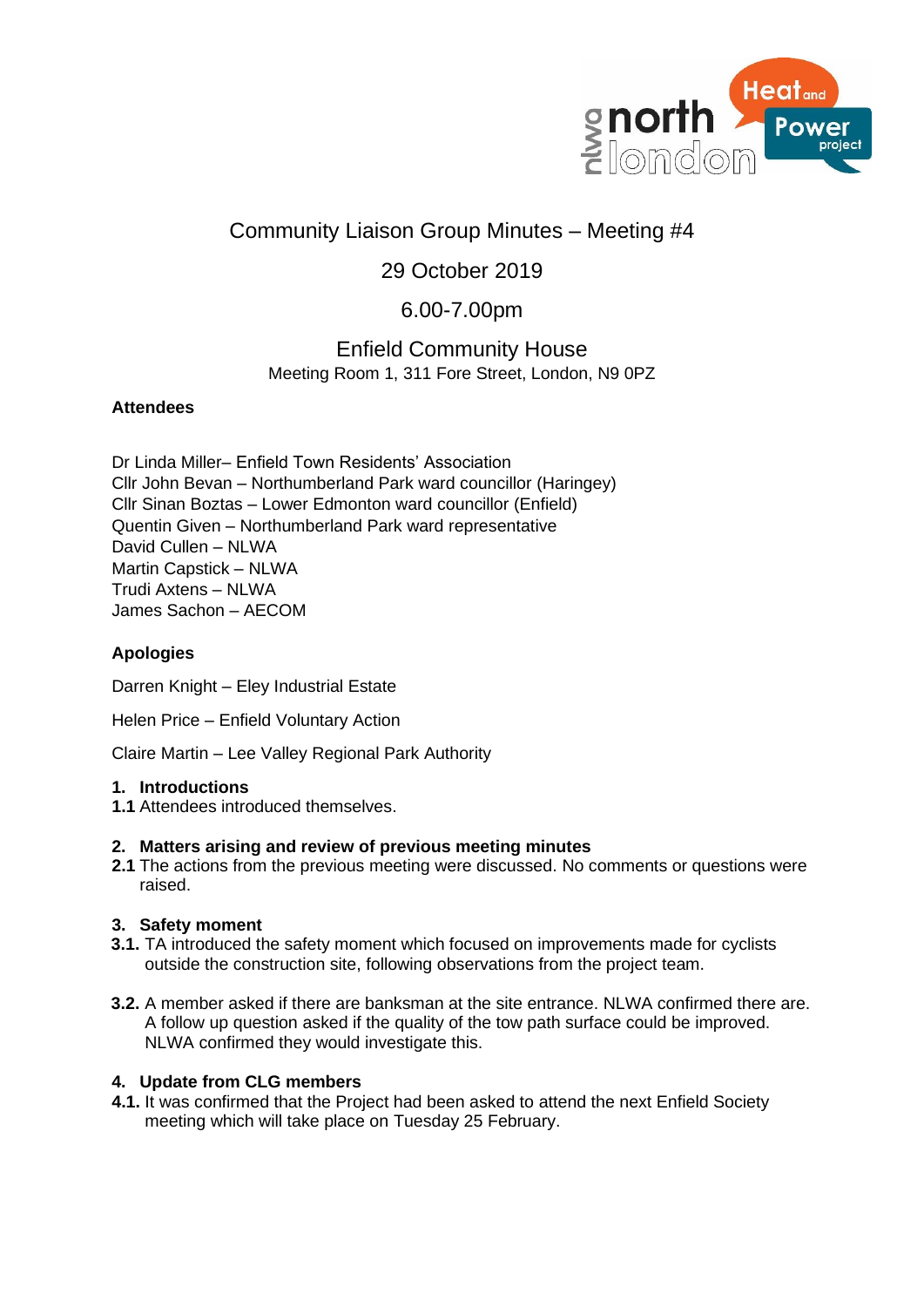**4.2.** It was confirmed that the Project attend the Edmonton Green, Upper Edmonton and Lower Edmonton Area Ward Forum and answered local questions and gave more information about the Project.

#### **5. Construction updates**

- **5.1.** The Project took the group through the presentation, updating members on EcoPark South works, Laydown Area East, Laydown Area West and Eastern Access, Deephams Farm Road, Sewer Diversion Works and Transport Plan.
- **5.2.** A member asked if there is a target for local labour working on the project. NLWA confirmed that there isn't a specific target (apart from those for apprentices) but the Project is going to work with local authorities to consider setting a deliverable target.
- **5.3.** A member of the group advised that the project should look at other recent local planning applications (such as the Tottenham Hotspurs Football Club Stadium application) for details of targets set for other projects. NLWA said the Project will investigate this. NLWA went on to say the procurement strategy had been set up to encourage local companies. This is predominantly by having smaller contracts which are more accessible to local businesses.
- **5.4.** A question was asked if each contractor will have to employ a certain number of local apprentices. NLWA confirmed each contractor will have a minimum number specified in their contract.
- **5.5.** A query was raised about the total length and cost of the project. NLWA outlined the duration of the project, detailing the different stages of development and demolition. In terms of costs NLWA confirm that at the time of the meeting the initial assessment of capital costs for individual facilities, mainly focused on the Energy Recovery Facility, was £650m which was based on costs in 2015. If inflation and overall project costs are applied, it was confirmed this will be around £1bn. NLWA said the costs are reviewed on a regular basis and updates will be issued via the website and to the wider media. *This has since been updated here: [http://www.northlondonheatandpower.london/faqs/about](http://www.northlondonheatandpower.london/faqs/about-the-project/what-are-the-nlhpp-programme-costs/)[the-project/what-are-the-nlhpp-programme-costs/](http://www.northlondonheatandpower.london/faqs/about-the-project/what-are-the-nlhpp-programme-costs/)*
- **5.6.** A member of the CLG asked if there will be any dangerous chemical or contamination as a result of the demolition. NLWA responded by saying that as with all projects of this type they will only know the exact conditions when demolition begins. However, the project will remove and manage in the appropriate way any environmental hazards that are found during demolition.

#### **6. Working with the community**

- **6.1.** NLWA provided updates on recent Wise Up to Waste campaigns, the Project's community roadshows, the Project's community newsletters, recent relevant research, the new Project website and local work around jobs and skills.
- **6.2.** A member of the group asked if the roadshow could take place in other locations further afield such as Enfield town centre, Palmers Green, Edmonton Sainsburys and local leisure centre. NLWA committed to looking at these potential venues.
- **6.3.** A question asked about how the newsletter was delivered and if it was guaranteed to be delivered to each house. NLWA confirmed that the delivery company check the reliability of the team via spot checks. A member of the group confirmed a more reliable